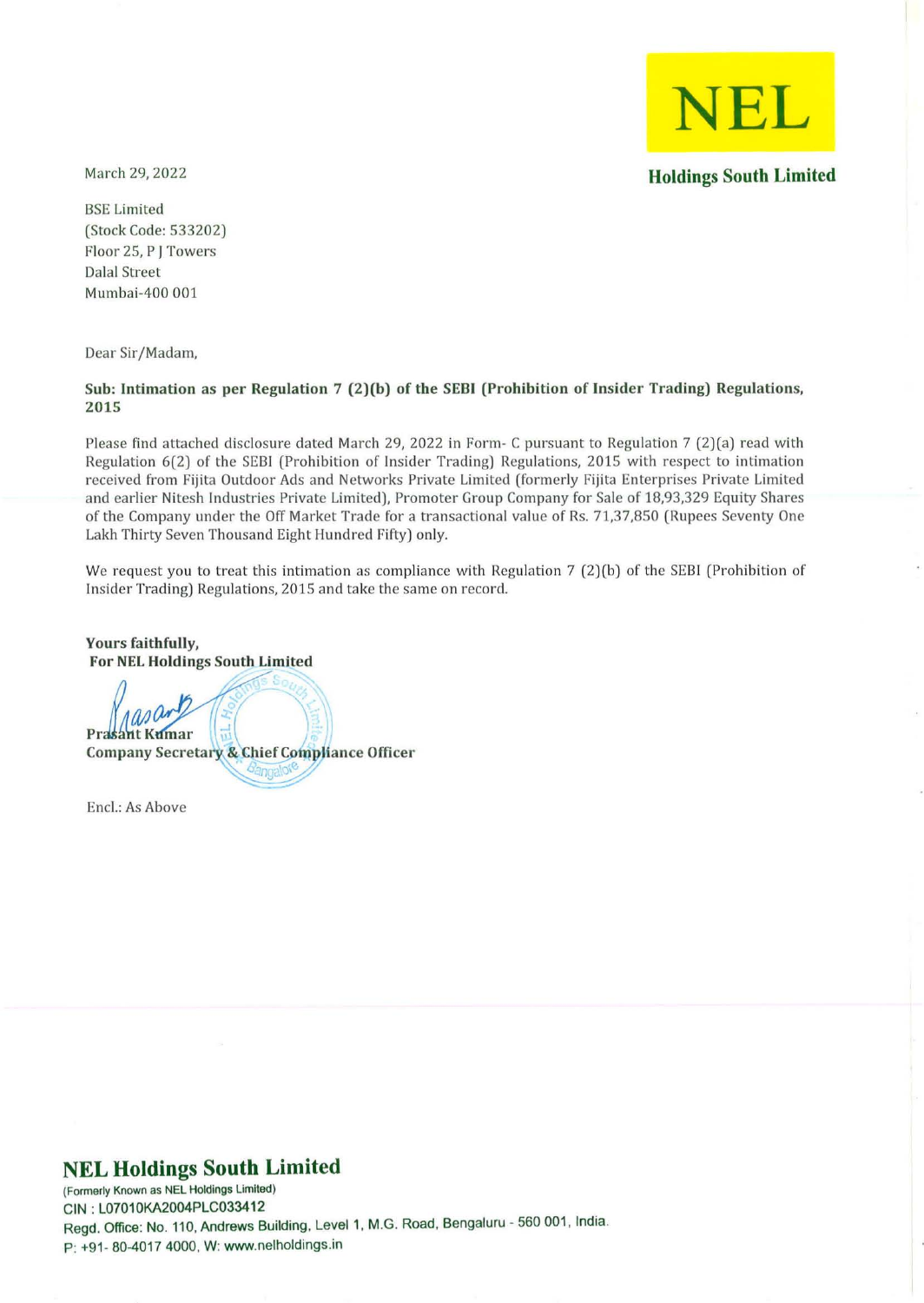### FORM C

#### SEBI (Prohibition of Insider Trading) Regulations, 2015 [Regulation 7 (2) read with Regulation  $6(2)$  – Continual disclosure]

Name of the company: NEL HOLDINGS SOUTH LIMITED<br>ISIN of the company: INE639K01016 ISIN of the company:

## Details of change in holding of Securities of Promoter, Employee or Director of a listed company and other such persons as mentioned in Regulation 6(2).

| Name,         | Category        | Securities held |                                | Securities Disposed |     |                         |                | Securities held post |                         | Date of allotment      |                 | Date of         | Mode of                                     |
|---------------|-----------------|-----------------|--------------------------------|---------------------|-----|-------------------------|----------------|----------------------|-------------------------|------------------------|-----------------|-----------------|---------------------------------------------|
| PAN,          | of Person       | prior to        |                                |                     |     |                         |                | acquisition/disposal |                         | advice/ acquisition of |                 | intimation      | acquisition/                                |
| CIN/DIN,      |                 | acquisition/    |                                |                     |     |                         |                |                      | shares/                 |                        | to              | disposal        |                                             |
| & address     |                 | disposal        |                                |                     |     |                         |                |                      | sale of shares          |                        | company         |                 |                                             |
| with contact  |                 |                 |                                |                     |     |                         |                |                      |                         | specify                |                 |                 |                                             |
| nos.          |                 |                 | Type $\vert$ No. and % $\vert$ | Type of             | No. | Value                   | Transact       |                      | Type of $ No.$ and % of | From                   | To              |                 |                                             |
|               |                 | of              | of shareh-                     | security            |     |                         | ion Type       |                      | security shareholding   |                        |                 |                 |                                             |
|               |                 | securit         | olding                         |                     |     |                         |                |                      |                         |                        |                 |                 |                                             |
|               |                 | y               |                                |                     |     |                         |                |                      |                         |                        |                 |                 |                                             |
|               |                 |                 |                                |                     |     |                         |                |                      |                         |                        |                 |                 |                                             |
|               | $\overline{2}$  | 3               | 4                              | $\overline{5}$      | 6   | $\overline{7}$          | $\overline{8}$ | $\overline{9}$       | 10                      | $\overline{11}$        | $\overline{12}$ | $\overline{13}$ | $\overline{14}$                             |
| Fijita        | Promoter Shares |                 | 18,93,329                      | <b>Shares</b>       |     | 18,93,329 Rs.71,37,850  | Sale           | <b>Shares</b>        | $\overline{\text{NIL}}$ |                        |                 |                 | 28.03.2022 28.03.2022 29.03.2022 Off Market |
| Outdoor       |                 |                 | $(1.30\%)$                     |                     |     | (Rupees)                |                |                      |                         |                        |                 |                 |                                             |
| Ads and       |                 |                 |                                |                     |     | Seventy one             |                |                      |                         |                        |                 |                 |                                             |
| Network Pvt   |                 |                 |                                |                     |     | lakh thirty             |                |                      |                         |                        |                 |                 |                                             |
| Ltd<br>CIN:   |                 |                 |                                |                     |     | seven<br>thousand eight |                |                      |                         |                        |                 |                 |                                             |
| U74300KA2006P |                 |                 |                                |                     |     | hundred fifty           |                |                      |                         |                        |                 |                 |                                             |
| TC041133      |                 |                 |                                |                     |     | only)                   |                |                      |                         |                        |                 |                 |                                             |
| Address:      |                 |                 |                                |                     |     |                         |                |                      |                         |                        |                 |                 |                                             |
| No.107,       |                 |                 |                                |                     |     |                         |                |                      |                         |                        |                 |                 |                                             |
| Andrews       |                 |                 |                                |                     |     |                         |                |                      |                         |                        |                 |                 |                                             |
| Building, M G |                 |                 |                                |                     |     |                         |                |                      |                         |                        |                 |                 |                                             |
| Road,         |                 |                 |                                |                     |     |                         |                |                      |                         |                        |                 |                 |                                             |
| Bangalore-    |                 |                 |                                |                     |     |                         |                |                      |                         |                        |                 |                 |                                             |
| 560001        |                 |                 |                                |                     |     |                         |                |                      |                         |                        |                 |                 |                                             |
|               |                 |                 |                                |                     |     |                         |                |                      |                         |                        |                 |                 |                                             |